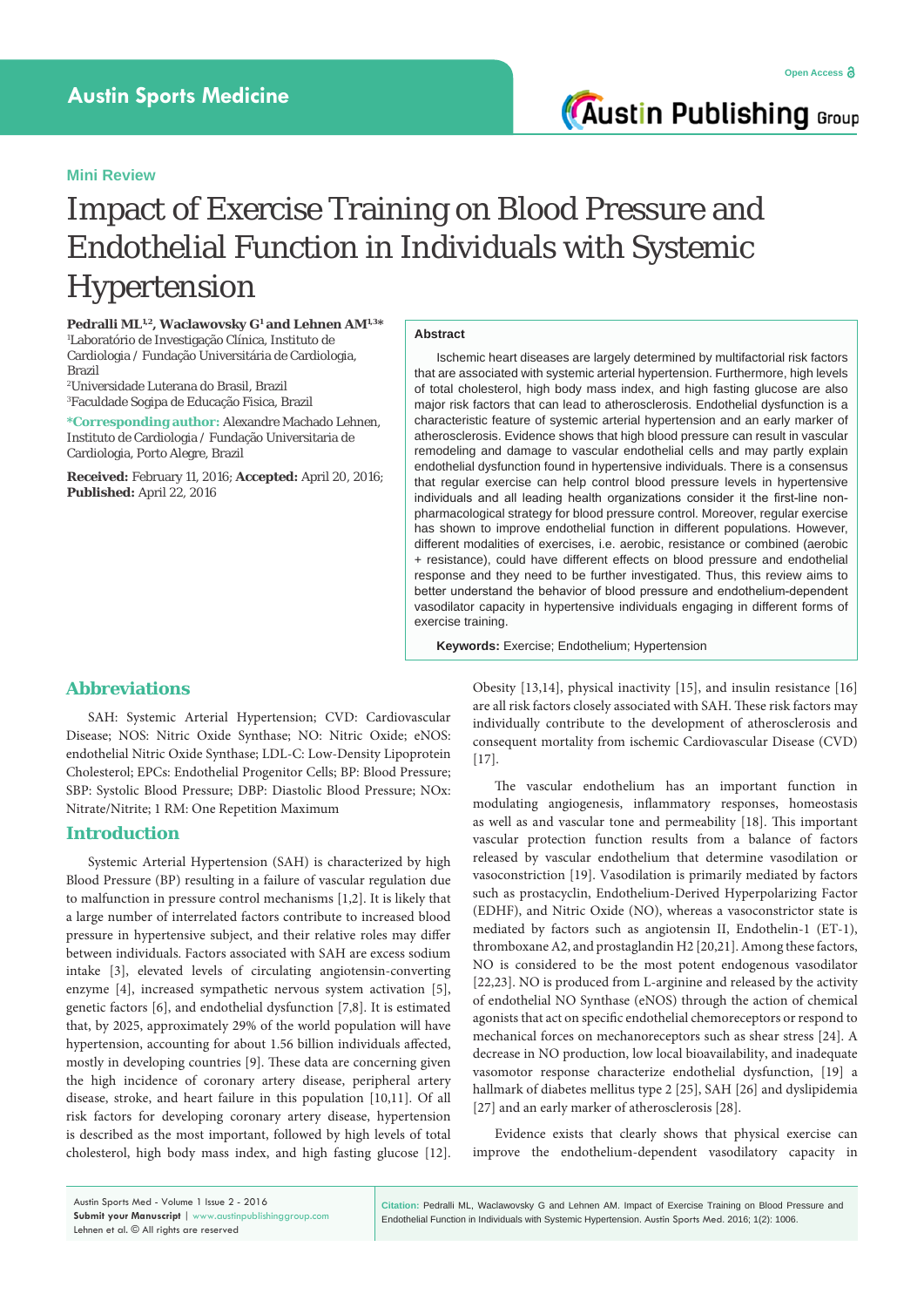

NO: Nitric Oxide; ROCK: Rho-Associated Kinase; SOD: Superoxide Dismutase; NADH/NADPH: Nicotinamide Adenine Dinucleotide Phosphate; ROS: Reactive Oxygen Species; HSP: Heat Shock Protein; HIF-1: Hypoxia-Induced Factor-1; VEGF: Vascular Endothelial Growth Factor; eNOS: endothelial NO Synthase; PI3K: Phosphatidyl-Inositol-3-Kinase; MAPK: Mitogen-Activated Protein Kinase; NF-κB: Nuclear Factor κB; AP-1: Plasminogen Activator Inhibitor-1; VCAM-1: Vascular Cell Adhesion Molecule-1; ICAM-1: Intracellular Adhesion Molecule-1; VSMC: Vascular Smooth Muscle Cell. Adapted from Higashi Y et al. [35].

different populations [29]. Increasing physical activity levels and/ or physical exercise is a recommended treatment for SAH in major guidelines [30]. Accumulated evidence supports exercise as a nonpharmacological strategy for the prevention of CVD including ischemic heart disease as endothelial dysfunction precedes the development of these conditions and has a major role in the pathogenesis of atherosclerosis [28].

Regular exercise is a non-pharmacological intervention recommended by all leading health organizations because it provides the most comprehensive benefits among modifiable risk factors [31]. Thus, considering that regular exercise is part of antihypertensive therapy and has shown to improve endothelial function in different populations, this review seeks to provide an overview of the effects of different types of physical exercise on BP levels and endothelial function in hypertensive patients.

### **Endothelium**

The endothelium is a single layer of cells lining the tunica intima of blood vessels and it plays a major role in the modulation of vascular angiogenesis, inflammatory responses, and vascular tone and permeability [18,32]. Endothelial protection particularly involves the activity of eNOS, an enzyme involved in the production of NO.

Endothelium-dependent NO release can be stimulated by different physiological factors including physical stress (shear stress), circulating hormones (catecholamines, vasopressin, and aldosterone),

platelet agonists (serotonin and adenosine diphosphate), autacoids (histamine and bradykinin), and prostaglandins [33]. The NO dilates all types of blood vessels by stimulating soluble guanylyl cyclase and increasing cyclic GMP in smooth muscle cells [34]. A decreased production of NO, low local bioavailability, and/or insufficient vasomotor response characterize endothelial dysfunction evidenced in patients with SAH, [19] which has an important role in the pathogenesis of atherosclerosis (Figure 1) [28,35].

In the pathogenesis of atherosclerosis, there is first a qualitative change of the monolayer of endothelial cells lining the inner surface of the arteries when exposed to irritating stimuli such as high BP, dyslipidemia or pro-inflammatory mediators. This change induces endothelial cells to express adhesion molecules that recruit leukocytes to the surface. At the same time there are changes in the permeability and extracellular matrix composition of the endothelium promoting the entry and retention of Low-Density Lipoprotein Cholesterol (LDL-C) [36]. Chemically modified particles in these components may induce leukocyte adhesion, and modified intact particles are endocytosed by macrophages leading to intracellular accumulation of cholesterol. During the progression of an atherosclerotic plaque, leukocytes directly migrate into the intima the innermost layer of an artery, where monocytes differentiate into macrophages that engulf lipoprotein particles and become foam cells [37]. The recruitment of smooth muscle cells of the tunica media to the intima is also involved in the formation of atherosclerotic plaque (atheroma) [37].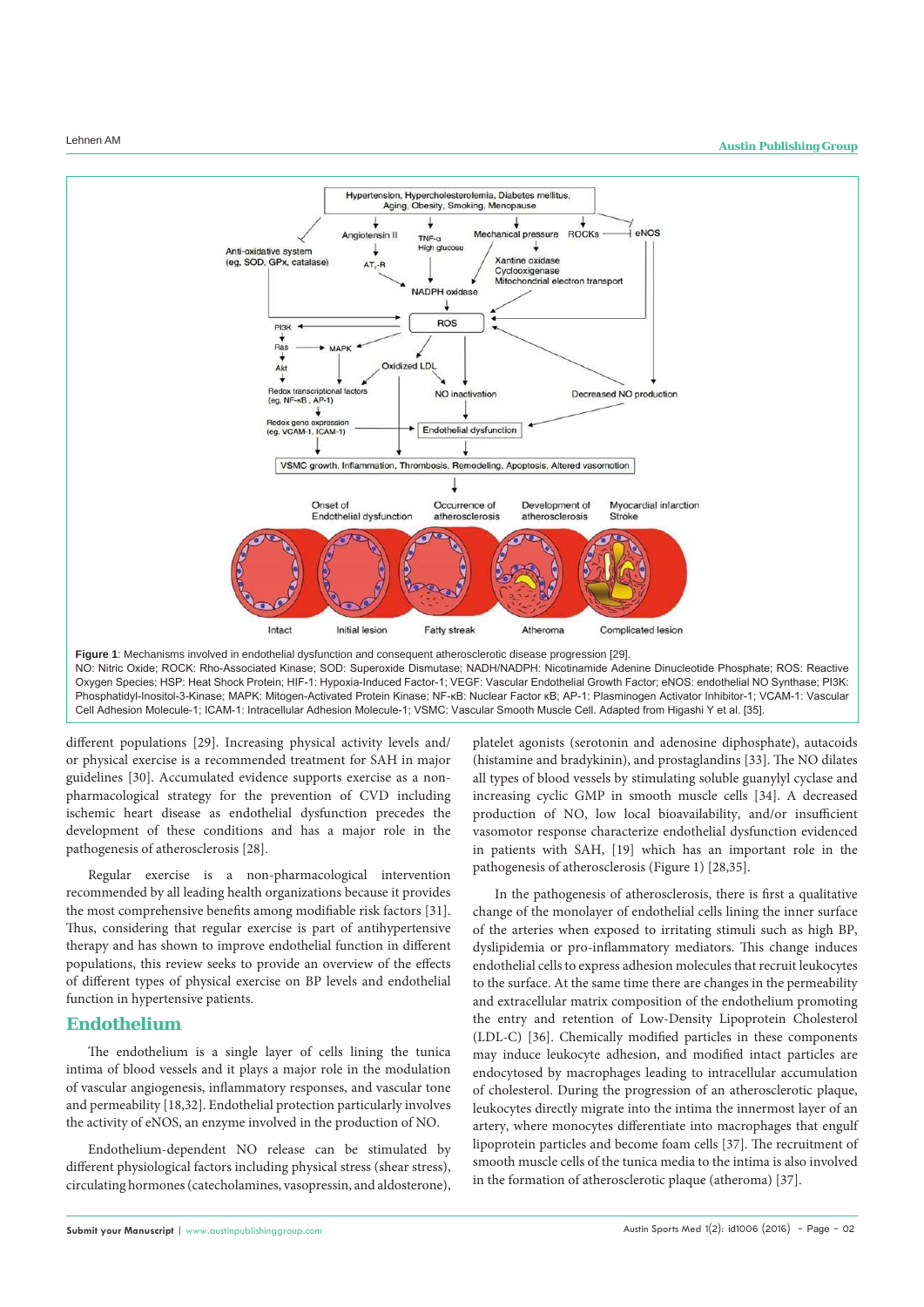After migrating from the middle layer to the intima, smooth muscle cells proliferate in response to mediators such as plateletderived growth factors, and produce extracellular matrix molecules, including interstitial collagen and elastin, to form a fibrous cap covering the plaque [37]. The atherosclerotic plaque is generally rich in foam cells, dead smooth muscle cells, and released lipids that accumulate at its center. Ineffective release of dead cells can promote the accumulation of cellular debris and extracellular lipids creating a lipid-rich necrotic core (Figure 1) [38].

Atherosclerotic plaques can produce the clinical manifestation of angina pectoris with a positive exercise stress test and perfusion defects at imaging studies [39]. Blood flow restriction and stenosis lead to tissue ischemia or thrombus formation which may disrupt blood flow or break loose and become lodged in distal arteries causing acute thrombotic vascular disease including myocardial infarction, cerebral vascular accident, and sudden death [36].

The balance between endothelial injury and recovery is critical to continuously maintaining endothelial function [40]. The bone marrow releases a progenitor cell subtype called Endothelial Progenitor Cells (EPCs) that migrate to the peripheral circulation and differentiate into mature endothelial cells to maintain vascular integrity [27]. EPC levels have been associated with cardiovascular risk factors [41], endothelium-dependent vasodilation [42], and clinical outcomes including hospitalization and cardiovascular death rates [43]. In patients with cardiovascular risk factors such as SAH [44], smoking [45], metabolic syndrome and diabetes mellitus [46,47] circulating levels of EPCs can be reduced compared with healthy individuals of matching age and sex. Endothelial dysfunction has been associated with decreased number and impaired function of EPCs in patients with SAH, diabetes mellitus and metabolic syndrome, and thus increased risk of atherosclerosis would be expected [48].

There is good evidence in the literature of the role of regular exercise in healthy individuals. Regular aerobic exercise is able to improve endothelial function [29], reduce arterial stiffness [49], increase the number of EPCs [50], reduce blood pressure levels [51], and improve cardiopulmonary fitness [52] in health individuals. Resistance training for healthy individuals can improve endothelial function [29] and reduce blood pressure levels [51]; however, it does not appear to have positive effects on arterial stiffness [53]. Compared to aerobic exercise, resistance training stands out by increasing muscle mass [54], bone density [55], and muscle strength [56].

Considering that regular exercise is part of antihypertensive therapy and that it improves endothelial function in healthy subjects, an overview of the effect of exercise on endothelial function in patients with SAH is required.

### **Exercise in Hypertensive Individuals**

Factors associated with potential antihypertensive effects of long-term exercise are not yet fully understood; although it has been proposed exercise can reduce the sympathetic activity [57] and promote a balance between vasodilation and vasoconstriction [58]. Regular exercise, also known as exercise training, produces effects on the cardiovascular system and has a proven action restoring endothelial function even in the presence of cardiovascular disease [59]. It promotes changes in cholesterol and its subfractions; accelerates the

removal of chylomicrons and LDL-C from circulation; increases the release of NO that seems to generate increased expression of NOS; increases the number of circulating EPCs in healthy individuals as well as in individuals with established cardiovascular disease [50,60], and improves plasma glucose [61], which has a direct link to impaired endothelial function [62].

This assumption is consistent with findings in healthy individuals [63], individuals with diabetes mellitus type 2 [64] and patients with CVD showing that exercise training improved vascular function and overall health [65]. Particularly aerobic exercise can contribute to reducing mortality due to CVD by about 30%. There is evidence that regular aerobic exercise can prevent loss in endothelium-dependent vasodilation and restore previous levels in middle-aged men, the elderly, and physically inactive individuals [66,67].

The relationship between aerobic exercise and SAH has been widely investigated. Studies have showed a reduction in BP with exercise in the short and long term [31,68]. In a meta-analysis of studies conducted between 1976 and 2012 Cornelissen et al. (2013) provided a recent comprehensive view of the effects of aerobic training as an intervention on BP reduction [51]. They found a mean reduction of 4.7 mmHg in the Systolic Blood Pressure (SBP) and 2.8 mmHg in the Diastolic Blood Pressure (DBP) among males and a lower reduction among females of 0.8 mmHg in SBP and 0.5 mmHg in DBP. Regarding exercise frequency per week, no differences in BP reduction were seen when exercise frequency was less than three times a week (3.9 mmHg in SBP; 2.8 mmHg in DBP) compared to 3 to 4 times (3.5 mmHg in SBP; 2.4 mmHg in DBP) or more than 4 times (3.2 mmHg in SBP; 2.4 mmHg in DBP). These authors also assessed the relationship between BP reduction and exercise duration and found a difference in DBP reduction only for 30 to 45 minute (3.8 mmHg in SBP; 3.3 mmHg in DBP) and more than 45-minute sessions (2.8 mmHg in SBP; 1.9 mmHg in DBP). The magnitude of BP reduction in response to exercise intensity was similar in moderate (4.8 mmHg in SBP; 2.3 mmHg in DBP) and vigorous exercise (3.6 mmHg in SBP; 3.1 mmHg in DBP) [51].

Cross-sectional studies have shown that individuals that exercise regularly have lower arterial stiffness when compared to sedentary ones [62]. A prospective study of 18 healthy young volunteers who followed an aerobic training program on a treadmill for eight weeks found reduced arterial stiffness, which returned to baseline values after a four-week period of detraining [69]. Higashi et al. (1999) assessed forearm blood flow in 17 patients with mild SAH in response to an aerobic training program [66]. After a 12-week training, forearm blood flow values were greater post-training compared to pre-training. This beneficial effect on endothelium-dependent vasodilation is mediated by an increase in endothelial NO. In another study 13 middle-aged sedentary men underwent a 12-week running program (45-min sessions, 5-6 days a week, with gradual intensity increase up to 75% of maximum heart rate) [69]. There was an increase in forearm endothelial function by approximately 30% [70].

Aerobic exercise performed for one hour on an exercise bike, three times a week, for six months at an intensity of 50% of heart rate reserve was shown to increase plasma concentrations of nitrate/ nitrite (NOx), which are metabolites used to indirectly measure NO levels in postmenopausal women with hypertension [71].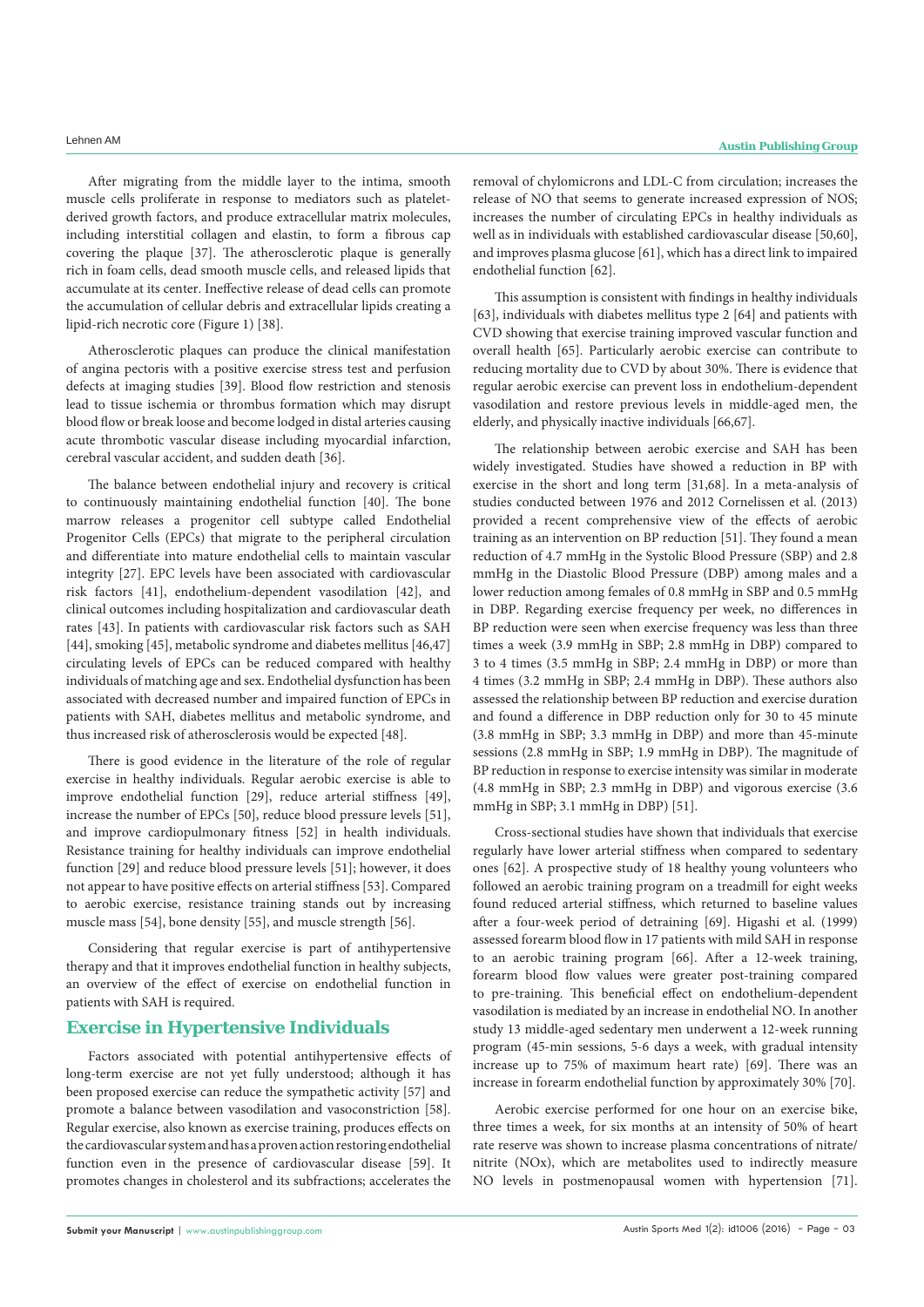Interestingly, increased nitric oxide negatively correlated with BP changes [71]. It is thus evident aerobic exercise training plays an important role in reducing BP and this benefit is associated with improved endothelium-dependent dilation. However, low-intensity aerobic exercise performed on an upper body ergometer, three times a week for 12 weeks, was shown to reduce BP levels without changes in endothelium-dependent dilation in hypertensive subjects [72]. This same response has been described in other studies after moderateintensity aerobic training on a treadmill [58] which confirms that multiple factors are involved in reducing BP in individuals with SAH.

Unlike aerobic training, few studies have investigated the effects of resistance training on SBP and DBP with inconsistent results. Bermudes et al. (2004) did not find any differences in SBP and DBP 24 hours after circuit sessions of resistance training compared to the group who did not exercise [67]. Nascimento et al. (2014) evaluated hypertensive elderly women after a resistance training program [73]. The training sessions were held twice a week for 14 weeks and consisted of six types of exercises, three sets of 8-12 repetitions with a rest period of two minutes at moderate intensity based on Borg's rating scale of perceived exertion [6-20 point scale]. The authors found reduced SBP and DBP compared to pre-exercise values, which remained after up to 14 weeks of detraining [73].

To assess whether resistance training can be used for SAH prevention and treatment, a meta-analysis reviewed 29 studies and compared normotensive, pre-hypertensive, and hypertensive patient groups [51]. Overall, the analysis showed that resistance training could lead to a mean reduction of 1.8 mmHg in SBP and 3.2 mmHg in DBP. However, no reduction in BP was found when they analyzed in hypertensive patients [51].

Stensvold et al. (2010) have shown that a three-month program of resistance exercises, three times a week, with three sets of 8-12 repetitions at vigorous intensity (80% of One Repetition Maximum - 1 RM) improved endothelial function in patients with metabolic syndrome [74]. This response was independent of changes in total body weight, fasting glucose, lipid profile and BP levels. Interestingly, this result was similar to those found when the patients exposed to aerobic training or combined aerobic and resistance in the same week [74].

The positive effects of resistance training on BP may also be associated with improved endothelium-dependent vasodilation in healthy subjects [75]. However, the effect of resistance training on endothelial function, as well as its relationship to BP in patients with SAH, still needs further investigation. The European Society of Hypertension and the American College of Sports Medicine guidelines for lifestyle changes recommend regular moderateintensity dynamic aerobic exercise for a minimum of 30 minutes 5-7 days a week for the treatment of hypertension [30,76]. Strength exercise training is also recommended as part of a weekly program for the prevention and treatment of hypertension. However, since the amount of evidence on this form of training is more scant, [51] aerobic exercise is often a more recommended first choice. There are few reports of the effects of concurrent or combined training that involves a combination of resistance and aerobic exercise in one training session. Keese et al. (2011) investigated the effects of resistance training followed by aerobic training and found a reduction in SBP that remained for 2 hours after exercise when compared to the control group [77]. A reduction in DBP occurred at 50 minutes post-exercise. Another study assessed the effect of a training program consisting of three concurrent training sessions at different aerobic intensities (50%, 65% and 80% of  $VO<sub>2</sub>$  max) [78]. The authors found that post-exercise hypotension was longer after the most intense session. However, after the session at an intensity of  $65\%$  VO<sub>2</sub> max, the post-exercise hypotensive effect on SBP lasted for up to 2 hours and on DBP for 40 minutes [78]. Despite its promising findings, a meta-analysis by Cornelissen and Smart did not show any beneficial effects of concurrent training on BP in hypertensive patients [51]. A study by Kawano et al. (2006) reported increased arterial compliance in young healthy men after combined training (resistance training at 80% of maximum load and 30 minutes of aerobic exercise) [79]. In a physical training protocol proposed by Walsh et al. (2003), they noted an increase in endothelium-dependent and endotheliumindependent vasodilatation in patients with heart failure after an eight-week circuit-training program [80]. The program consisted of a combination of resistance (55-65% of 1-RM) and aerobic training (70-85% HR peak), lasting 40 minutes per session [80].

#### **Conclusion**

This brief review showed that overall exercise training could reduce blood pressure, improve the effectiveness of antihypertensive drugs and decrease cardiovascular risk. Various forms of exercise training at different intensities and durations lead to endothelial vascular modulation in hypertensive individuals. Thus, the review addressed new issues such as the effect of resistance exercise training on endothelium modulators in CVD, especially SAH. In brief, moderate-intensity aerobic exercise (60-75% of heart rate reserve), with an average duration of 40 minutes, seems to be the most suitable for improving endothelium-dependent and hypotensive effects. Resistance training at an average intensity of 60-85% of the maximum repetition test (1-RM) also produces significant improvement in endothelial function, although the hypotensive effect is still controversial. Alternatively, an exercise program consisting of a combination of aerobic (60-75% of heart rate reserve) and resistance (50-80% of 1-RM) exercises in a single session (concurrent or combined training) can improve endothelial function and lower blood pressure.

#### **References**

- 1. Beevers G, Lip GY, O'Brien E. ABC of hypertension: The pathophysiology of hypertension. BMJ. 2001; 322: 912-916.
- 2. Neal B, MacMahon S, Chapman N. Blood Pressure Lowering Treatment Trialists' Collaboration. Effects of ACE inhibitors, calcium antagonists, and other blood-pressure-lowering drugs: results of prospectively designed overviews of randomised trials. Blood Pressure Lowering Treatment Trialists' Collaboration. Lancet. 2000; 356: 1955-1964.
- 3. Sacks FM, Svetkey LP, Vollmer WM, Appel LJ, Bray GA, Harsha D, et al. Effects on blood pressure of reduced dietary sodium and the Dietary Approaches to Stop Hypertension (DASH) diet. DASH-Sodium Collaborative Research Group. N Engl J Med. 2001; 344: 3-10.
- 4. Neal B, MacMahon S, Chapman N. Blood Pressure Lowering Treatment Trialists' Collaboration. Effects of ACE inhibitors, calcium antagonists, and other blood-pressure-lowering drugs: results of prospectively designed overviews of randomized trials. Blood Pressure Lowering Treatment Trialists' Collaboration. Lancet. 2000; 356: 1955-1964.
- 5. Gudmundsdottir H, Strand AH, Høieggen A, Reims HM, Westheim AS, Eide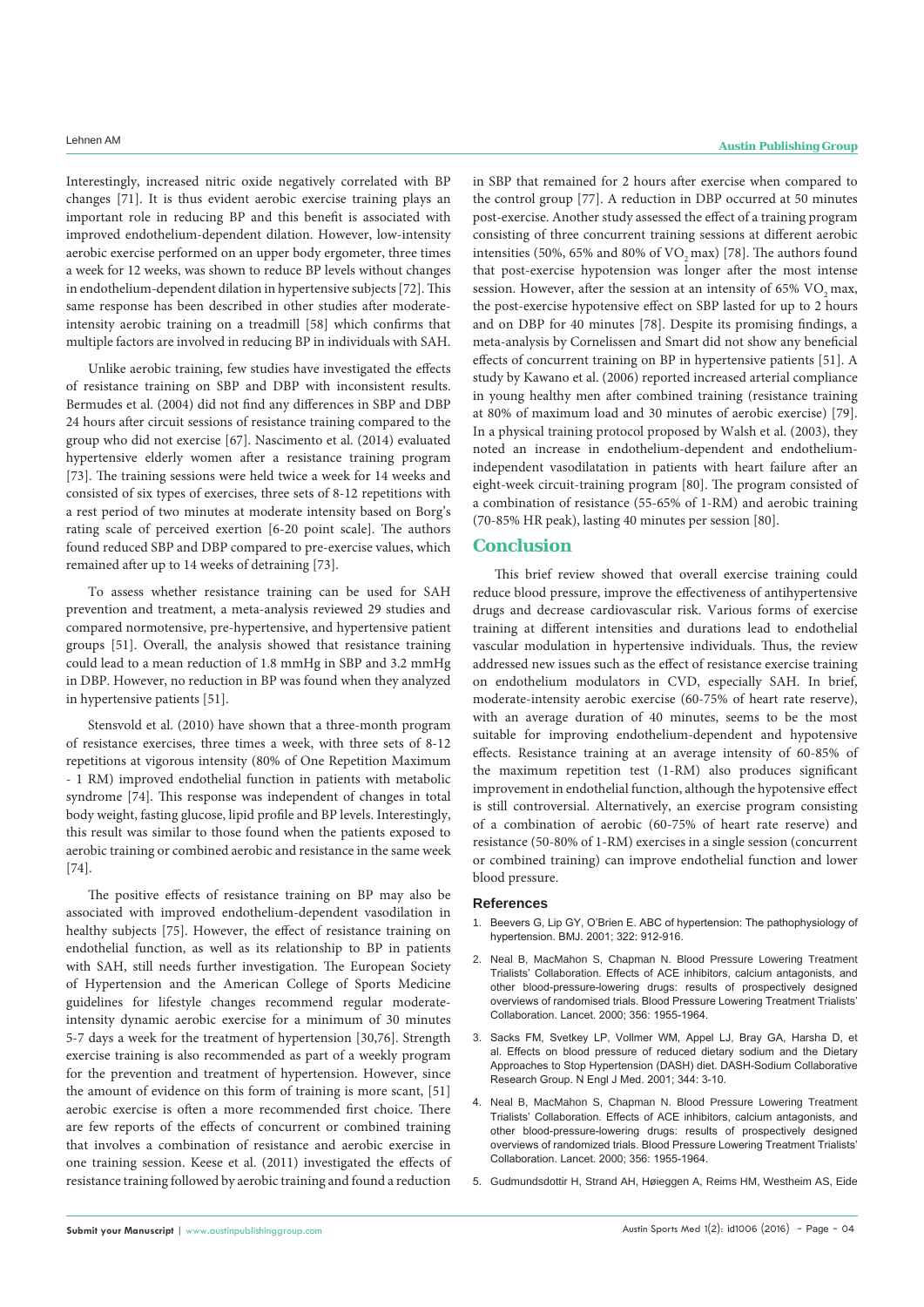IK, et al. Do screening blood pressure and plasma catecholamines predict development of hypertension? Twenty-year follow-up of middle-aged men. Blood Press. 2008; 17: 94-103.

- 6. Lin Y, Lai X, Chen B, Xu Y, Huang B, Chen Z, et al. Genetic variations in CYP17A1, CACNB2 and PLEKHA7 are associated with blood pressure and/ or hypertension in She ethnic minority of China. Atherosclerosis. 2011; 219: 709-714.
- 7. Sander M, Chavoshan B, Victor RG. A large blood pressure-raising effect of nitric oxide synthase inhibition in humans. Hypertension. 1999; 33: 937-942.
- 8. Rossi R, Chiurlia E, Nuzzo A, Cioni E, Origliani G, Modena MG. Flowmediated vasodilation and the risk of developing hypertension in healthy postmenopausal women. J Am Coll Cardiol. 2004; 44: 1636-1640.
- 9. Kearney PM, Whelton M, Reynolds K, Muntner P, Whelton PK, He J. Global burden of hypertension: analysis of worldwide data. Lancet. 2005; 365: 217- 223.
- 10. Messerli FH, Williams B, Ritz E. Essential hypertension. Lancet. 2007; 370: 591-603.
- 11. Arima H, Murakami Y, Lam TH, Kim HC, Ueshima H, Woo J, et al. Effects of prehypertension and hypertension subtype on cardiovascular disease in the Asia-Pacific Region. Hypertension. 2012; 59: 1118-1123.
- 12. Lim SS, Vos T, Flaxman AD, Danaei G, Shibuya K, Adair-Rohani H, et al. A comparative risk assessment of burden of disease and injury attributable to 67 risk factors and risk factor clusters in 21 regions, 1990-2010: a systematic analysis for the Global Burden of Disease Study 2010. Lancet. 2012; 380: 2224-2260.
- 13. Paffenbarger RS Jr, Jung DL, Leung RW, Hyde RT. Physical activity and hypertension: an epidemiological view. Ann Med. 1991; 23: 319-327.
- 14. Fagard RH. Physical activity, physical fitness and the incidence of hypertension. J Hypertens. 2005; 23: 265-267.
- 15. de Simone G, Devereux RB, Chinali M, Roman MJ, Best LG, Welty TK, et al. Risk factors for arterial hypertension in adults with initial optimal blood pressure: the Strong Heart Study. Hypertension. 2006; 47: 162-167.
- 16. Seligman BG, Polanczyk CA, Santos AS, Foppa M, Junges M, Bonzanini L, et al. Intensive practical lifestyle intervention improves endothelial function in metabolic syndrome independent of weight loss: a randomized controlled trial. Metabolism. 2011; 60: 1736-1740.
- 17. Cornelissen VA, Arnout J, Holvoet P, Fagard RH. Influence of exercise at lower and higher intensity on blood pressure and cardiovascular risk factors at older age. J Hypertens. 2009; 27: 753-762.
- 18. Feletou M, Vanhoutte PM. Endothelial dysfunction: a multifaceted disorder (The Wiggers Award Lecture). Am J Physiol Heart Circ Physiol. 2006; 291: 985-1002.
- 19. Soloviev MA, Kulakova NV, Semiglazova TA, Borodulina EV, Udut VV. Correction of endothelial dysfunction in patients with arterial hypertension. Bull Exp Biol Med. 2011; 151: 183-185.
- 20. Woodman CR, Price EM, Laughlin MH. Selected Contribution: Aging impairs nitric oxide and prostacyclin mediation of endothelium-dependent dilation in soleus feed arteries. J Appl Physiol (1985). 2003; 95: 2164-2170.
- 21. Cediel E, Vazquez-Cruz B, Navarro-Cid J, de las Heras N, Sanz-Rosa D, Cachofeiro V, et al. Role of endothelin-1 and thromboxane A2 in renal vasoconstriction induced by angiotensin II in diabetes and hypertension. Kidney international Supplement. 2002; 2-7.
- 22. Fitzgerald SM, Bashari H, Cox JA, Parkington HC, Evans RG. Contributions of endothelium-derived relaxing factors to control of hindlimb blood flow in the mouse *in vivo*. Am J Physiol Heart Circ Physiol. 2007; 293: 1072-1082.
- 23. Zellers TM, Wu YQ, McCormick J, Vanhoutte PM. Prostacyclin-induced relaxations of small porcine pulmonary arteries are enhanced by the basal release of endothelium-derived nitric oxide through an effect on cyclic GMPinhibited-cyclic AMP phosphodiesterase. Acta pharmacologica Sinica. 2000; 21: 131-138.
- 24. Johnson BD, Mather KJ, Newcomer SC, Mickleborough TD, Wallace JP.

**Submit your Manuscript** | www.austinpublishinggroup.com

Brachial artery flow-mediated dilation following exercise with augmented oscillatory and retrograde shear rate. Cardiovasc Ultrasound. 2012; 10: 34.

- 25. Hodes RJ, Lakatta EG, McNeil CT. Another modifiable risk factor for cardiovascular disease? Some evidence points to arterial stiffness. J Am Geriatr Soc. 1995; 43: 581-582.
- 26. Cheetham C, Green D, Collis J, Dembo L, O'Driscoll G. Effect of aerobic and resistance exercise on central hemodynamic responses in severe chronic heart failure. J Appl Physiol (1985). 2002; 93: 175-180.
- 27. Tousoulis D, Papageorgiou N, Androulakis E, Siasos G, Latsios G, Tentolouris K, et al. Diabetes mellitus-associated vascular impairment: novel circulating biomarkers and therapeutic approaches. J Am Coll Cardiol. 2013; 62: 667-676.
- 28. Anderson TJ, Uehata A, Gerhard MD, Meredith IT, Knab S, Delagrange D, Lieberman EH. Close relation of endothelial function in the human coronary and peripheral circulations. J Am Coll Cardiol. 1995; 26: 1235-1241.
- 29. Ashor AW, Lara J, Siervo M, Celis-Morales C, Oggioni C, Jakovljevic DG, et al. Exercise modalities and endothelial function: a systematic review and dose-response meta-analysis of randomized controlled trials. Sports Med. 2015; 45: 279-296.
- 30. Mancia G, Fagard R, Narkiewicz K, Redon J, Zanchetti A, Böhm M, et al. 2013 ESH/ESC guidelines for the management of arterial hypertension: the Task Force for the Management of Arterial Hypertension of the European Society of Hypertension (ESH) and of the European Society of Cardiology (ESC). Eur Heart J. 2013; 34: 2159-2219.
- 31. Cornelissen VA, Fagard RH, Coeckelberghs E, Vanhees L. Impact of resistance training on blood pressure and other cardiovascular risk factors: a meta-analysis of randomized, controlled trials. Hypertension. 2011; 58: 950- 958.
- 32. Tomiyama H, Yamashina A. Non-invasive vascular function tests: their pathophysiological background and clinical application. Circ J. 2010; 74: 24- 33.
- 33. Förstermann U, Münzel T. Endothelial nitric oxide synthase in vascular disease: from marvel to menace. Circulation. 2006; 113: 1708-1714.
- 34. Vanhoutte PM. Endothelial dysfunction: the first step toward coronary arteriosclerosis. Circ J. 2009; 73: 595-601.
- 35. Higashi Y, Noma K, Yoshizumi M, Kihara Y. Endothelial function and oxidative stress in cardiovascular diseases. Circ J. 2009; 73: 411-418.
- 36. Tabas I, Williams KJ, Borén J. Subendothelial lipoprotein retention as the initiating process in atherosclerosis: update and therapeutic implications. Circulation. 2007; 116: 1832-1844.
- 37. Glass CK, Witztum JL. Atherosclerosis. The road ahead. Cell. 2001; 104: 503-516.
- 38. Rudijanto A. The role of vascular smooth muscle cells on the pathogenesis of atherosclerosis. Acta Med Indones. 2007; 39: 86-93.
- 39. Libby P, DiCarli M, Weissleder R. The vascular biology of atherosclerosis and imaging targets. J Nucl Med. 2010; 51: 33-37.
- 40. Mattei P, Virdis A, Ghiadoni L, Taddei S, Salvetti A. Endothelial function in hypertension. J Nephrol. 1997; 10: 192-197.
- 41. Vasa M, Fichtlscherer S, Aicher A, Adler K, Urbich C, Martin H, et al. Number and migratory activity of circulating endothelial progenitor cells inversely correlate with risk factors for coronary artery disease. Circ Res. 2001; 89: 1-7.
- 42. Hill JM, Zalos G, Halcox JP, Schenke WH, Waclawiw MA, Quyyumi AA, et al. Circulating endothelial progenitor cells, vascular function, and cardiovascular risk. N Engl J Med. 2003; 348: 593-600.
- 43. Werner N, Kosiol S, Schiegl T, Ahlers P, Walenta K, Link A, et al. Circulating endothelial progenitor cells and cardiovascular outcomes. N Engl J Med. 2005; 353: 999-1007.
- 44. Liu X, Zhang GX, Zhang XY, Xia WH, Yang Z, Su C, et al. Lacidipine improves endothelial repair capacity of endothelial progenitor cells from patients with essential hypertension. Int J Cardiol. 2013; 168: 3317-3326.